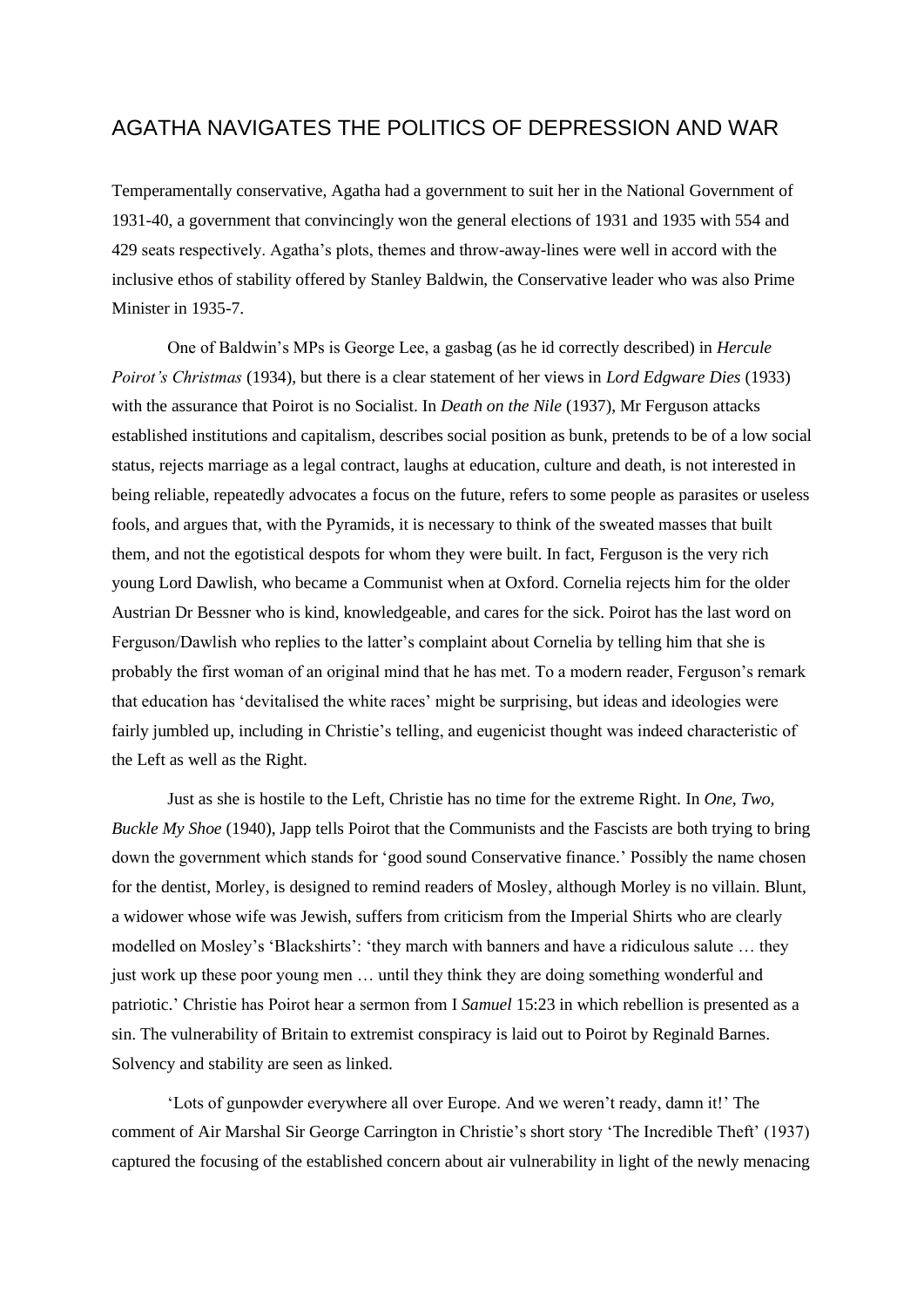situation arising from the rise of Hitler, not that he is mentioned. In time-honoured fashion, a seductive female spy is to the fore. The Cabinet minister, who may be the next Prime Minister, refers to himself as 'the man needed to guide England through the days of crisis that I see coming.'

Coming to maturity during one world war, Christie was an adult at the height of her powers during the second. Nevertheless, as she has Poirot and Hastings discuss in *Curtain* (1975), which was written in 1940, World War One was their key conflict of memory and reference. *Curtain* and *Sleeping Murder* (1976) were written in the early part of World War Two in case Christie did not survive it. At the same time, the books were intended as the last works to involve particular characters, and there was no explicit reference to the war in either novel.

World War Two posed significant challenges to Christie. These included personal challenges, not least the air attacks, that motivated her to write these final novels for Poirot and Marple respectively. There was also the question of the content and tone she should adopt for her novels. Furthermore, there was the extent and state of her readership. Indeed, paper rationing dramatically reduced the potential market, and both for books and the newspaper serials that offered additional profit. Printing and distribution were hit by bomb damage and by the staff shortages arising from conscription. In addition, theatrical audiences were affected by wartime restrictions. At the same time, although far less prosperous, and with other claims on their time, including Home Guard duties and vegetable growing, the reading audience had little else on which to focus their leisure time.

Christie had taken her personal knowledge of archaeology so far as to re-site her murder stories in the archaeological Middle East, and very successfully so. In contrast, there was no comparable re-siting of her fiction during the war. It would not have been expected that Christie should do any wartime re-siting in a military setting, but the wartime crisis for civil society was largely ignored. Published in November 1940, however, *One, Two, Buckle My Shoe* is interesting (as well as effective in plot, characterisation and pace), not least because of its comments on Englishness and its decrying of radicalism. Being unemotional and 'so very normal' is presented as 'essentially British.' The dentist sees such character as the answer 'to their Hitlers and Mussolinis and all the rest of them… We don't make a fuss over here. Look how democratic our King and Queen are.' There is an attempt by an Indian to assassinate the Prime Minister. The novel bridges pre-war and wartime assumptions.

Wartime social life offered much to detective writers. Plots accordingly about false identities and the resulting murders, were used by Christie in postwar novels: in *Taken at the Flood* (1948), deaths in a wartime bomb blast launch the plot about false identities. A false identity is also significant with the villain in *Dead Man's Folly* (1956), who, in the event, is a deserter, and not a casualty. These themes, however, were not to the fore with the books Christie published during the war. Moreover, the characters do not even read war news in the newspapers.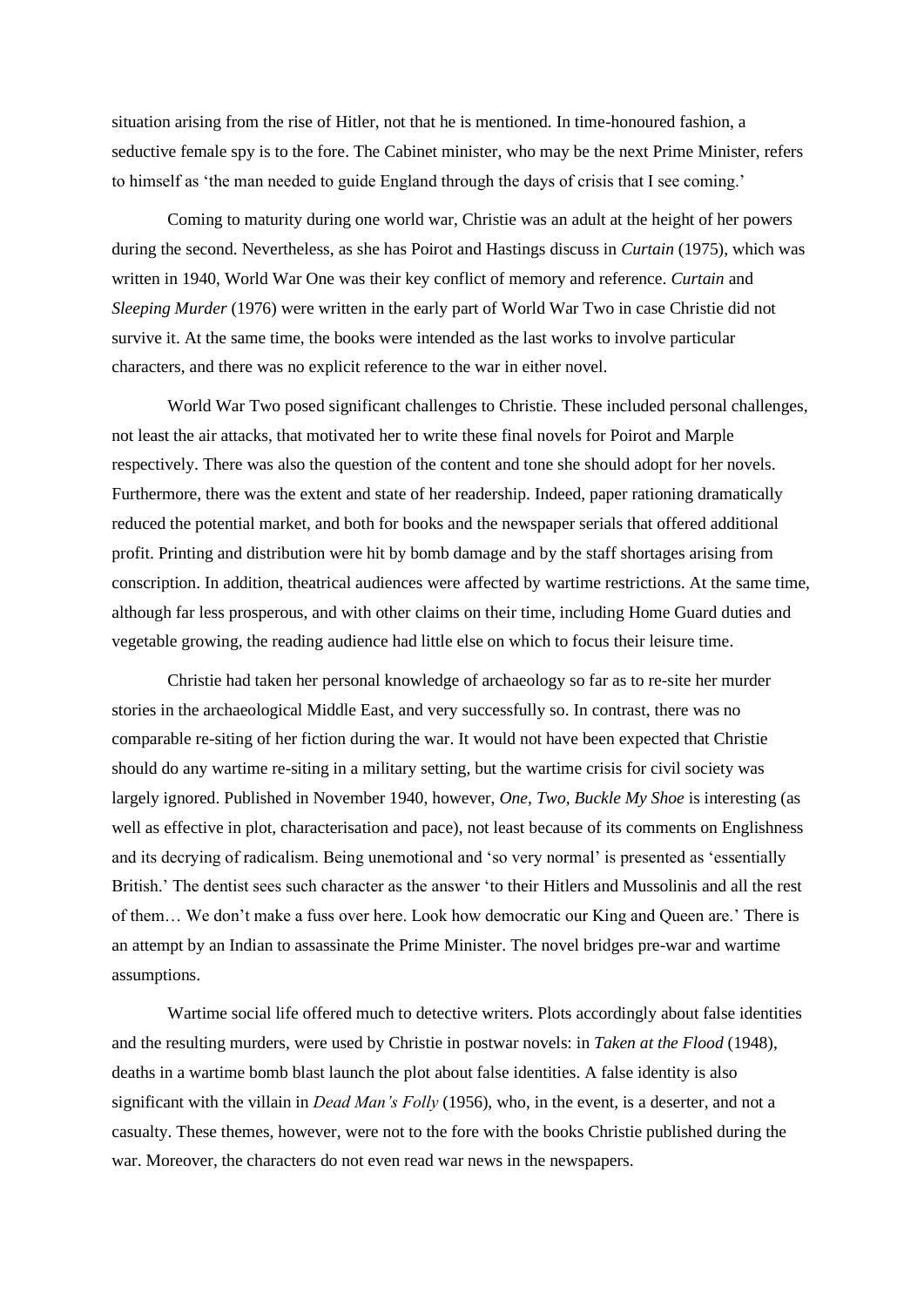It was classic murder as normality in, for example, *Evil Under the Sun* (1941), *The Body in the Library* (1942), *Five Little Pigs* (1943), and *Towards Zero* (1944). There is no explicit reference to the war in these novels. So also with short stories of the period, although the servant problem is an issue in 'The Case of the Perfect Maid.'

*Evil Under the Sun* was set on Smugglers' Island, in fact Burgh Island off South Devon, where, during the war, the fashionable hotel was both used as a recovery centre for wounded RAF personnel and damaged by a German bomb. To pre-empt German attack from Brittany, anti-tank defences and pillboxes were constructed, as was an observation post.

Far from the war being dominant. *The Body in the Library* (1942) begins with Dolly Bantry dreaming of nothing more surprising than the vicar's wife wearing a bathing-suit at a flower show. The early-morning household at Gossington Hall includes three housemaids, a cook, a chauffeur, and a butler. There are presumably also gardeners. Arthur Bantry refers to the influence of the genre in responding to Dolly's news of a body in the library: he sees it as a dream inspired by:

'that detective story you were reading – *The Clue of the Broken Match*. You know – Lord Edgbaston finds a beautiful blonde dead on the library hearthrug. Bodies are always being found in libraries in books. I've never known a case in real life.'

Dolly also refers to this only happening in books. There was no story of that title.

The politics of the book scarcely relate to the war. Dolly Bantry complains that Basil Blake has: 'that silly slighting way of talking that these boys have nowadays – sneering at people sticking up for their school or the Empire or that sort of thing.' Arthur Bantry, an ex-Colonel, county councillor, member of the Conservative Association, active churchman and loyal husband, loathes Basil, a London member of the film industry. At the end, however, there is both a mention of the war and a wartime reconciliation: Bantry refers disparagingly to Blake as dishonest and, as a member of the younger generation, having no stamina, but Marple responds:

'Some of them have been through a bad time.… He did A.R.P. [Air Raid Precautions] work, you know, when he was only eighteen. He went into a burning house and brought out four children, one after another. He went back for a dog, although they told him it wasn't safe. The building fell in on him. They got him out, but his chest was badly crushed and he had to lie in plaster for nearly a year and was ill for a long time after that.... He doesn't talk about it.'

Bantry replies 'quite right. Proper spirit…. Always thought he'd shirked the war.' Marple's description is that of the London Blitz and this is the only reference to the war in the novel.

*Five Little Pigs* (1943), a Poirot story about sexual tension and jealousy, is a powerful work that offers little hint of the wartime background, for author or reader. Nor is there any real engagement with social developments. Looking back, the elderly Caleb Jonathan comments: '… all the young people were a disappointment to their parents. None of them ran true to type – huntin',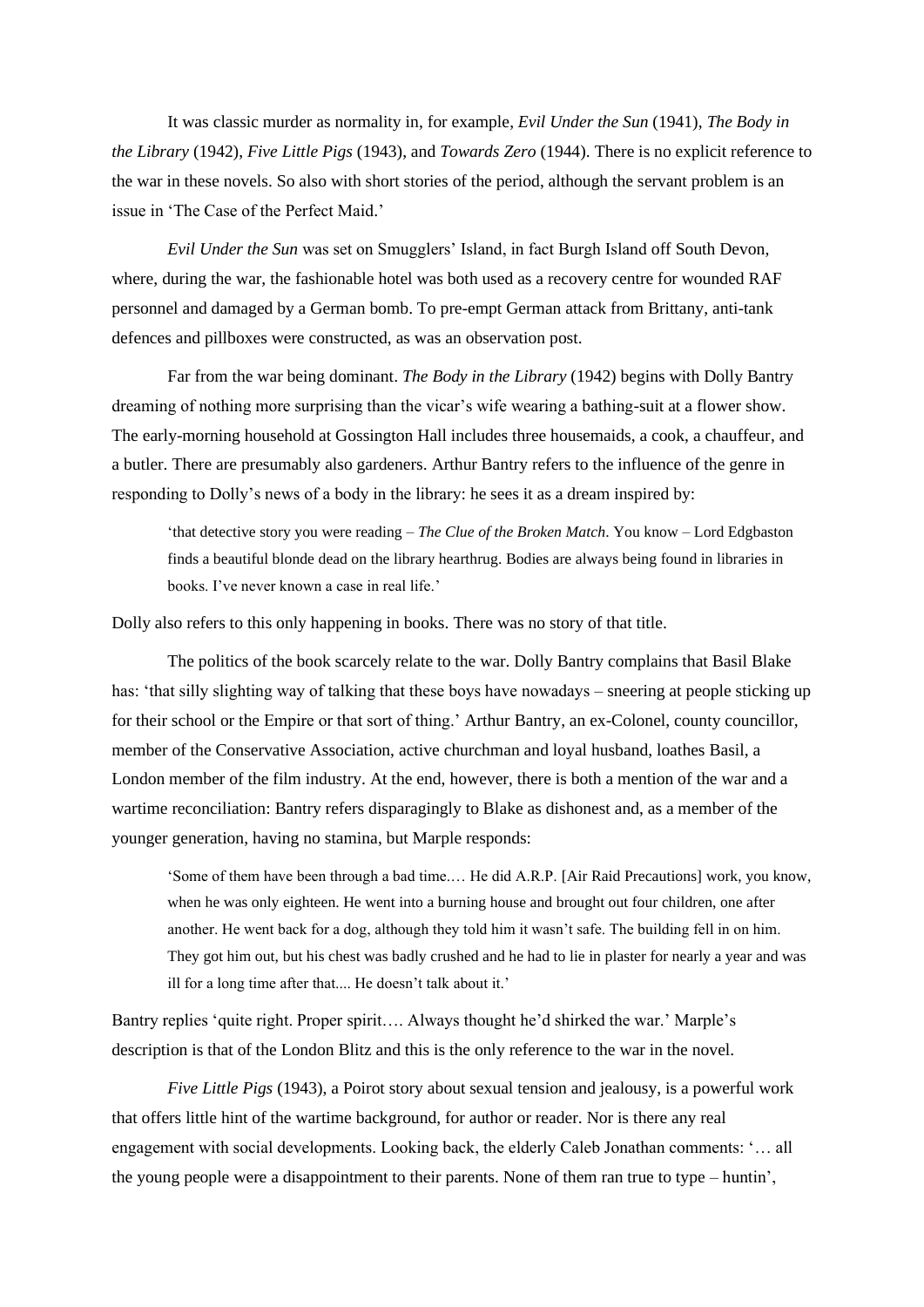shootin', fishin',' but without any more general reflection. The disruption of the previous world war is captured – 'Diana married a fellow who wasn't a gentleman – one of the temporary officers in the war,' of which there were many, including Hastings. There are no reflections on the current one. So also with many novels by other detective writers, such as Sebastian Farr's *Death on the Down Beat* (1941), Patrick Hamilton's *Hangover Square* (1941), Shelley Smith's *Background for Murder* (1942), and Cyril Hare's *Tragedy at Law* (1942). To an extent, a refusal to focus on the war was an aspect of a phlegmatic and fatalistic response, and, more particularly, a stoical emphasis on keeping going whatever the Germans threw at Britain.

The *Moving Finger* (1943) has its protagonist, Jerry Burton, also recovering, in this case from an aircraft crash, but that reference to the war is not developed. Indeed, we are taken away from the war when Joanna Burton suggest to Emily Barton that she go on a cruise, which was scarcely possible in wartime. Instead, anonymous letters and an erring husband are the means and cause of the murder. The exigencies of wartime play no role, but there is a continuance of the pre-war theme of the financial pressures on the genteel. The angry former parlour-maid, Florence, complains on behalf of Emily, who had been forced to let her house:

'"Forced to it. And she living so frugal and careful. But even then, the government can't leave her alone! Has to have its pound of flesh just the same… Shares not bringing in what they used to, so she says, and why not, I should like to know?" "Practically everyone has been hit that way," I said.'

In one reversal of Christie's previous approach, the elderly Emily is not followed up in her brief criticism: '"The schoolmistress here is a most unpleasant young woman. Quite *Red*, I'm afraid."'

*Sparkling Cyanide* was another wartime novel, in this case the development of the July 1937 short story 'Yellow Iris.' First published in the United States in February 1945, although there under the title *Remembered Death*, the novel offers us only an elliptical view of the war, in the shape of the challenge posed over the last three years by a gang of international saboteurs run from Central Europe who had been gathering secrets, agitating among workmen and targeting, among others, the tank trials at Lord Dewsbury's works, other prominent British armaments manufacturers, as well as the Ericsen aircraft manufacturers in the United States. Unusually for Christie, this activity is repeated twice in the novel, presumably in an attempt to establish the threat.

As in earlier novels, the British can rely in *Sparkling Cyanide* on Colonel (Johnny) Race, who had once controlled the Counter-Espionage Department, and is referred to as 'the Empire builder type,' and later as 'soldierly.' Race passes muster with the difficult General Lord Woodworth as they had both been at Badderpore in India in 1923, while Empire is again the signifier when Race remembers Mary Rees-Talbot from Allahabad, also in India. Another still-active part of the old Britain is Lord Kidderminster, a key Conservative statesman. He has influence that spans the country, being for example a friend of the Commissioner of the Metropolitan Police, but does not expect the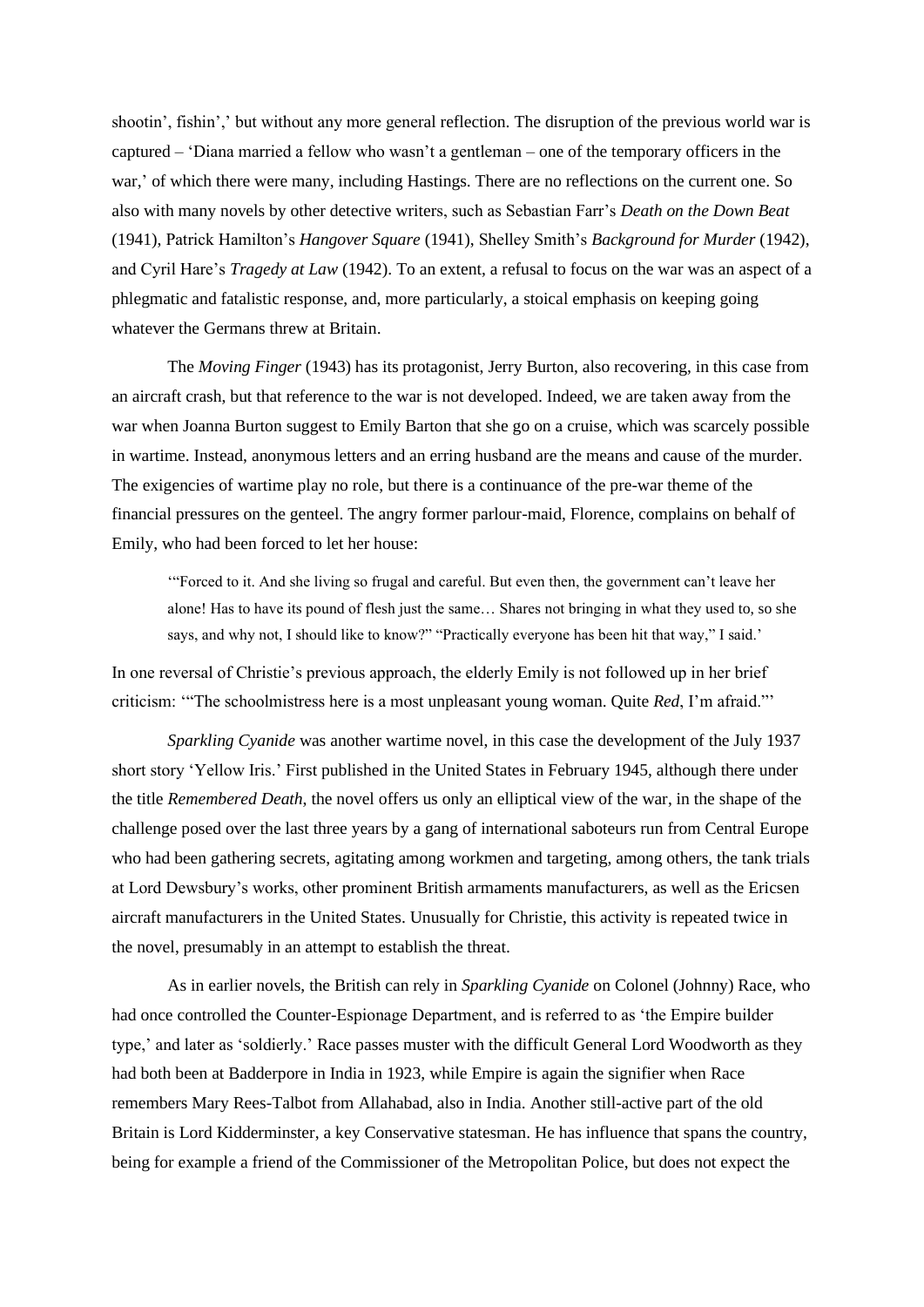law to overlook his daughter if a murderess. That theme, of no fear or favour, is also offered by Chief Inspector Kemp and is presented as part of Englishness.

Kidderminster's son-in-law, Stephen Farraday, an MP and a coming-man, is a far more troubling figure. Believing in 'the Will,' which is twice capitalised, Farraday benefited from the profit his father made by constructing 'a row of jerry-built houses,' which is a reference both to what happened and also to the salience of housing as an issue. By predilection a Liberal, Farraday realised that Party was dead, and joined Labour, where he did well, only to be thwarted by its lack of openness to new ideas. This is Christie commenting as a Conservative, for reality was otherwise. As a result, Farraday had joined the Conservatives, who were looking for promising young men, contested and won a fairly solid Labour constituency, presumably in 1931 or 1935, and set about marrying into the Kidderminsters, which greatly helped his rise. This is a somewhat unproblematic account of Conservative politics.

In *Towards Zero* (1944), the hero Angus MacWhirter, is introduced in hospital, but as a result of a failed suicide attempt, and not as a battle casualty. This is not a story about the war. Englishness is defined as being good at sport, although the sportsman is the murderous villain. This is the last of five cases with the sensible, well-moustachioed Superintendent Battle.

Poirot does not follow earlier adventures, notably 'The Missing Prime Minister' and *The Big*  Four, in opposing international conspiracy. Christie in *N or M?* (1941), in contrast to forgetting war, has, instead, a wartime thriller that provides Tommy and Tuppence with new relevance, as they had not appeared since *Partners in Crime* (1929). *N or M?* resets Tommy and Tuppence into the new world war as never happened with Poirot or Marple. The war cuts in on the first page of the novel, set in the spring of 1940, with the Germans advancing in France. The plot focuses on the hunt for two murderous top German spies hiding out in Leahampton, in fact Bournemouth. An abridged version was published in *Woman's Pictorial* in April-June 1941 before the November book. Tommy Beresford is given an account of the dire state of the country by Grant, his Secret Service recruiter. Like Race, Grant is another older figure of authority:

'"This war started in an optimistic spirit. Oh, I don't mean the people who really knew – we've known all along what we were up against – the efficiency of the enemy, his aerial strength, his deadly determination, and the co-ordination of his well-planned war machine. I mean the people as a whole. The good-hearted, muddle-headed democratic fellow who believes what he wants to believe – that Germany will crack up, that she's on the verge of revolution, that her weapons of war are made of tin and that her men are so underfed that they'll fall down if they try to march – all that sort of stuff. Wishful thinking as the saying goes.

Well the war didn't' go that way. It started badly and it went on worse. The men were all right – the men on the battleships and in the planes and in the dug-outs. But there was mismanagement and unpreparedness – the defects, perhaps, of our qualities. We don't want war, haven't considered it